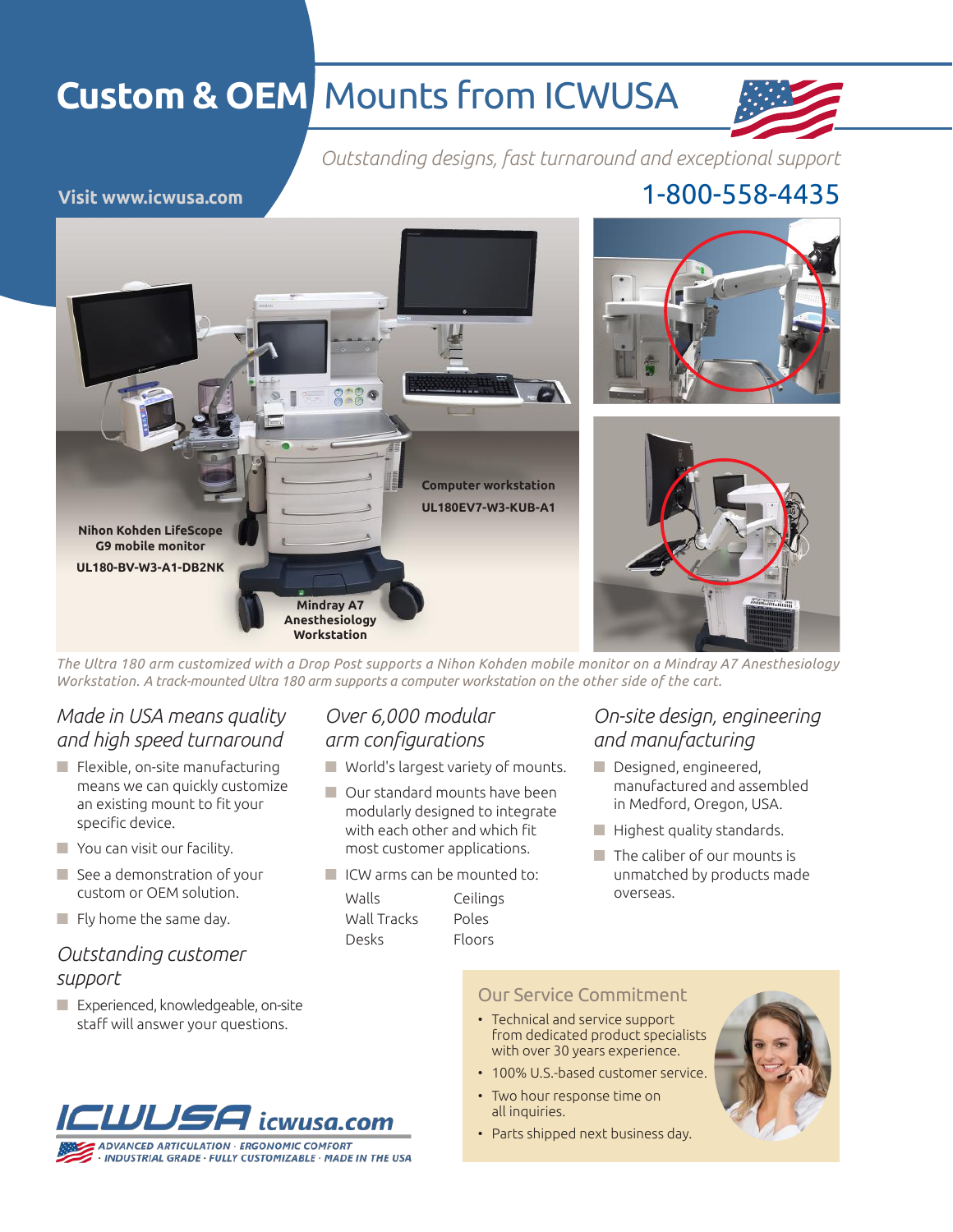### On-site design and engineering team

*Design and manufacturing in Medford, Oregon, USA*



*Elite 5220 arms with custom extension poles are mounted with computer workstations in a lab. The arms stow high against the wall to keep the corridor clear.*





*(Top) Elite 5221 Asymmetric mounted on an Armstrong medical supply cart. This allows the cart to be used for both supply distribution and charting. (Bottom) Tablet Mount on overbed table.*





*An Ultra 180 arm with A1 extension arm support a monitor and keyboard. This configuration was installed above a counter, taking advantage of unused wall space.*

## Mount custom and OEM products to any ICW arm



#### Ultra 180 & 182 *The most versatile short*

*arm in the world. Available in all our mounting options.*



Elite *Effortless movement and maximum reach. Available in all our mounting options.*



VT21





Ultra

*Move components independently. Wall, track and desk mount options.*



Titan *Strong and versatile. Available in all our mounting options.*

The Ultra 180 and Ultra 182 arms are protected by U.S. Patent 9,243,743.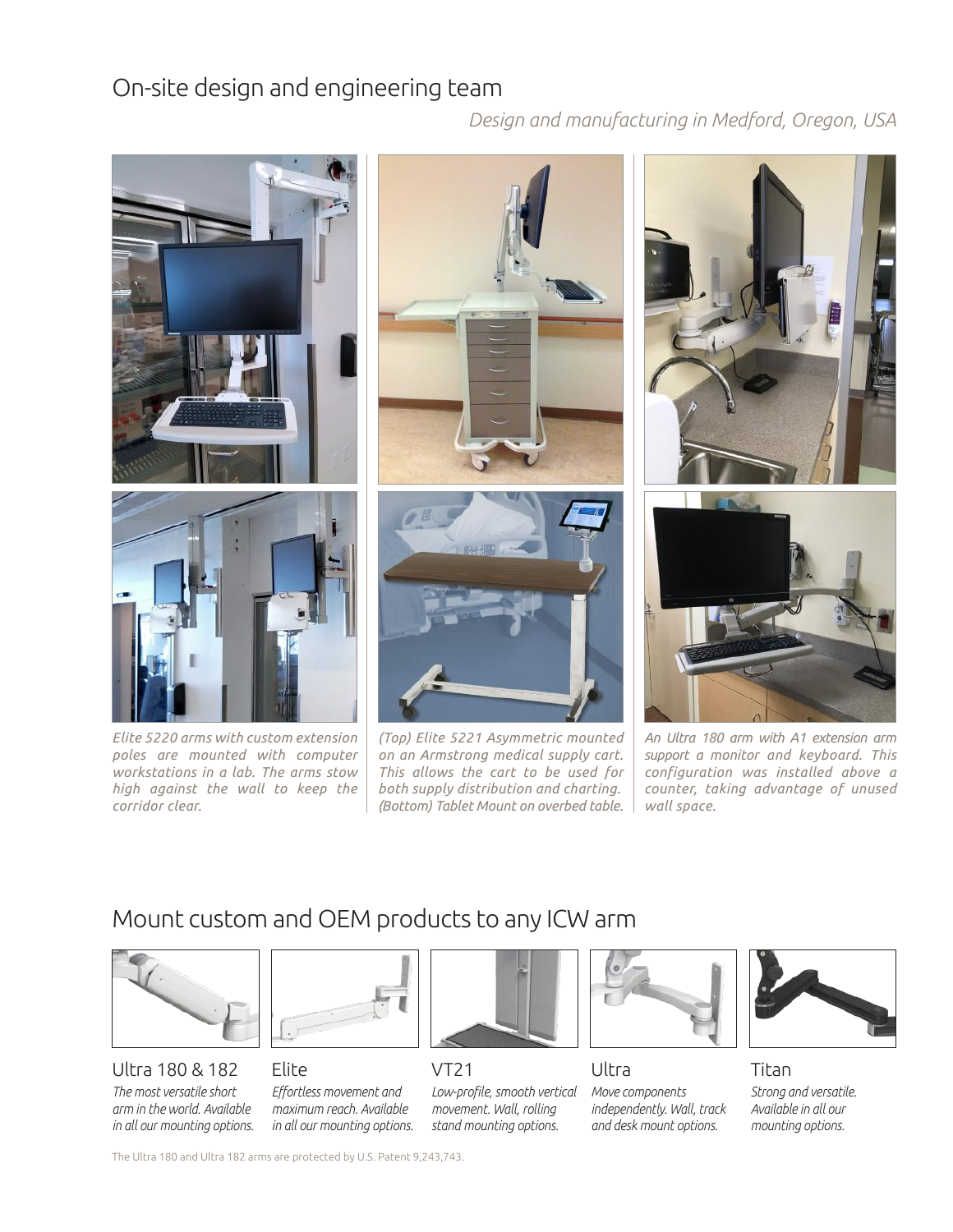### Design, create and test your mounting solution

*Work directly with ICW's on-site engineers to develop your ideal mount*

### *Durabilty you can depend on*

- **Our mounts are used extensively** in healthcare, dental and manufacturing/industrial environments across the USA, Canada, Australia and Europe.
- We construct our mounts using heavy duty internal and external components for long life.
- **ICW** mounts are finished with tough powder coating that's easy to clean and resistant to chemicals.

### *We'll engineer a fully custom mount to meet your unique challenges*

- **When you have a specialized device mounting challenge,** ICW will work with you to create a solution that's effective and easy to use.
- **Our in-house design, engineering and manufacturing** enable us to produce custom mounts for any device.

*Get the mounting solution you need, when you need it*

- *You won't have to send your work order overseas and wait two weeks for an answer.*
- $\blacksquare$  ICW mounting solutions are designed, engineered, manufactured and assembled in our Medford, Oregon facility to the highest quality standards.



*An Armstrong Smart Cart mounted with an Ultra 180 arm and A1 extension arm. This configuration provides a compact solution that combines the tasks of supply distribution and charting in one unit. Shown in the stowed position.*



*ICW has a wide selection of medical device mounts that fit most devices including Nihon Kohden, Welch Allyn, GE, and Philips. We excel in designing custom device brackets. Mounts available with optional handles and cable hooks.*



*VT21 Low Profile mounted into a cabinet. Shown in the stowed position. Stowed depth 4" (10 cm), extended depth 17" (43 cm). The WorkSurface Tray provides a generous surface area for tasks. The VT21 series is available in three models: VT21, VTLP and VTTM.*

#### **Powder Coat Colors**

Match or complement your decor with our selection of three standard or 11 premium custom colors\*.



*ICW's White and Black finishes are writable with dry erase markers.* 

\* Color swatches are not an exact match due to variations in printing. Please ask your ICW representative for a paint chip sample.



*Overhead arm with 77" (196 cm) of reach and exceptional range of motion.* 



*(Above left) VT21 workstation mounted in a corridor.* 

*(Above right) VTTM Tandem Arm mounted on a track. Arms are extended showing the Mini PC mounted on the back of the unit.*